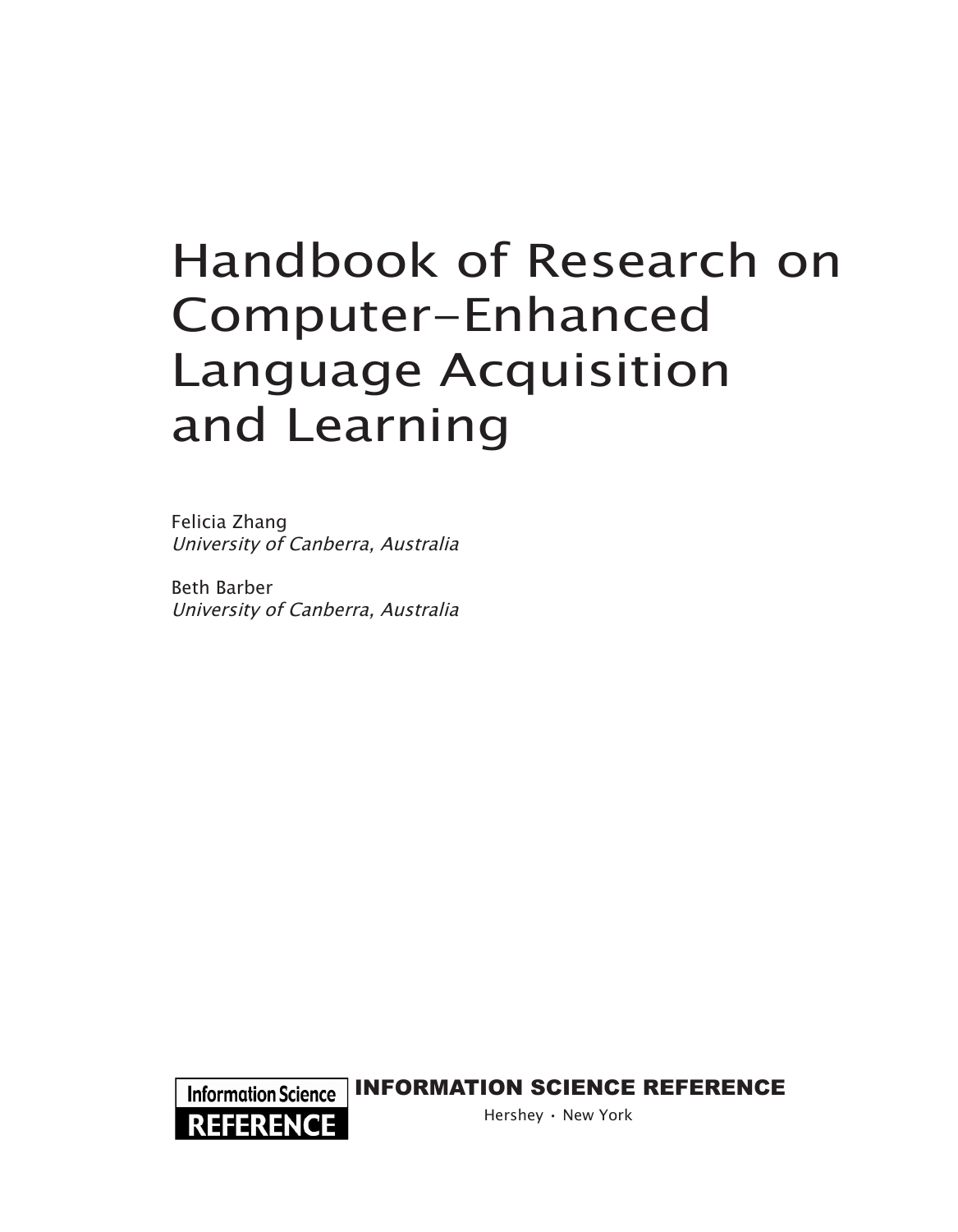Acquisitions Editor: Kristin Klinger Development Editor: Kristin Roth<br>Senior Managing Editor: Jennifer Neidig Senior Managing Editor: Managing Editor: Sara Reed Copy Editor: Jennifer Young and Katie Smalley<br>Typesetter: Amanda Appicello Amanda Appicello Cover Design: Lisa Tosheff Yurchak Printing Inc.

Published in the United States of America by Information Science Reference (an imprint of IGI Global) 701 E. Chocolate Avenue, Suite 200 Hershey PA 17033 Tel: 717-533-8845 Fax: 717-533-8661 E-mail: cust@igi-global.com Web site: http://www.igi-global.com

and in the United Kingdom by

Information Science Reference (an imprint of IGI Global) 3 Henrietta Street Covent Garden London WC2E 8LU Tel: 44 20 7240 0856 Fax: 44 20 7379 0609 Web site: http:///www.eurospanbookstore.com

Copyright © 2008 by IGI Global. All rights reserved. No part of this publication may be reproduced, stored or distributed in any form or by any means, electronic or mechanical, including photocopying, without written permission from the publisher.

Product or company names used in this set are for identification purposes only. Inclusion of the names of the products or companies does not indicate a claim of ownership by IGI Global of the trademark or registered trademark.

Library of Congress Cataloging-in-Publication Data

Handbook of research on computer-enhanced language acquisition and learning / Felicia Zhang and Beth Barber, editors.

p. cm.

 Summary: "This book provides comprehensive coverage of successful translation of language learning designs utilizing ICT in practical learning contexts. It offers researchers, scholars, students, and professionals worldwide, access to the latest knowledge related to research on computer-enhanced language acquisition and learning"--Provided by publisher.

Includes bibliographical references and index.

ISBN-13: 978-1-59904-895-6 (hardcover)

ISBN-13: 978-1-59904-896-3 (ebook)

1. Language and languages--Computer-assisted instruction. I. Zhang, Felicia. II. Barber, Beth.

P53.28.H36 2008

418'.00285--dc22

2007036856

British Cataloguing in Publication Data A Cataloguing in Publication record for this book is available from the British Library.

All work contributed to this book set is original material. The views expressed in this book are those of the authors, but not necessarily of the publisher.

*If a library purchased a print copy of this publication, please go to http://www.igi-global.com/reference/assets/IGR-eAccess-agreement. pdf for information on activating the library's complimentary electronic access to this publication.*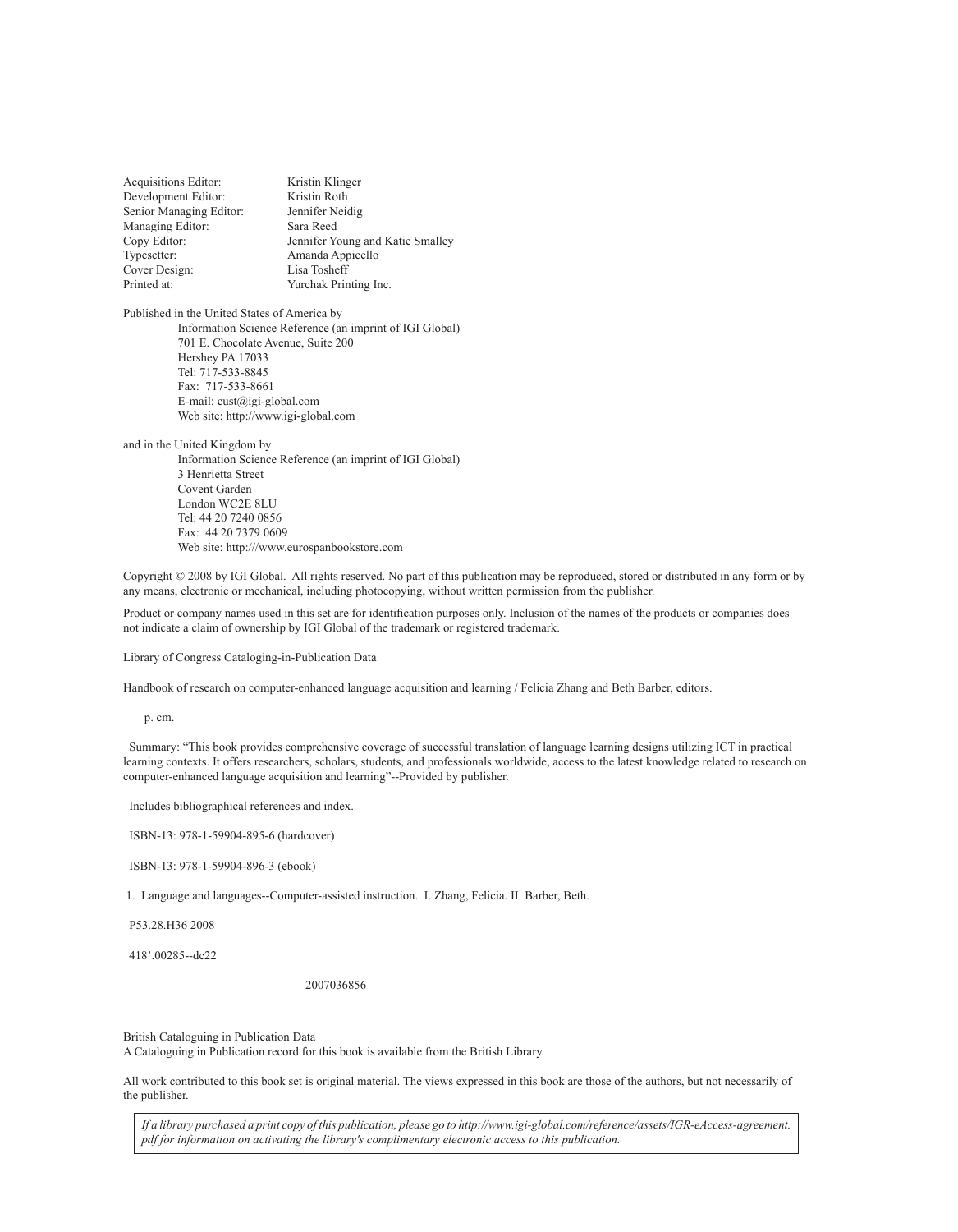# Chapter VII Computer-Enhanced Grammar Teaching

**David Barr** *University of Ulster, Northern Ireland*

#### **aBstract**

*This chapter reports on the results of a study undertaken to gauge what difference computer technology makes to grammar learning. Unlike other studies that compare the student performance learning grammar with the aid of technology to performance and without the technology, this work focuses on the impact technology has on student attitudes towards learning grammar through the computer. The chapter outlines how traditional grammar classes have been adapted for delivery in a multimedia situation and assesses the impact, both in terms of students' perceptions about learning of grammar and in their actual performance that the computer has had on the process. The chapter also draws on the lessons learned in this project to help to maximise the potential of using technology in this type of teaching and learning context in the future.*

#### **introduction**

Studies have shown that the transition between school and university can be difficult (Martinez, 2001). There are many reasons for these difficulties, including adjustment to a new teaching environment. Students often require a period of readjustment and training to encourage them to become more active, constructivist learners and to extend the learning experience beyond the

classroom (Fry & Ketteridge, 1999, p. 37). Within the area of language learning, implicit grammar teaching can be seen as one way to promote active learning and develop learner responsibility (Davies & Williamson, 1998). Adamson (1998) points out, however, that this is not always the best way for students to learn grammar and Schulz's (2001) examination of the importance of corrective feedback from teachers points convincingly towards a need to ensure that students are not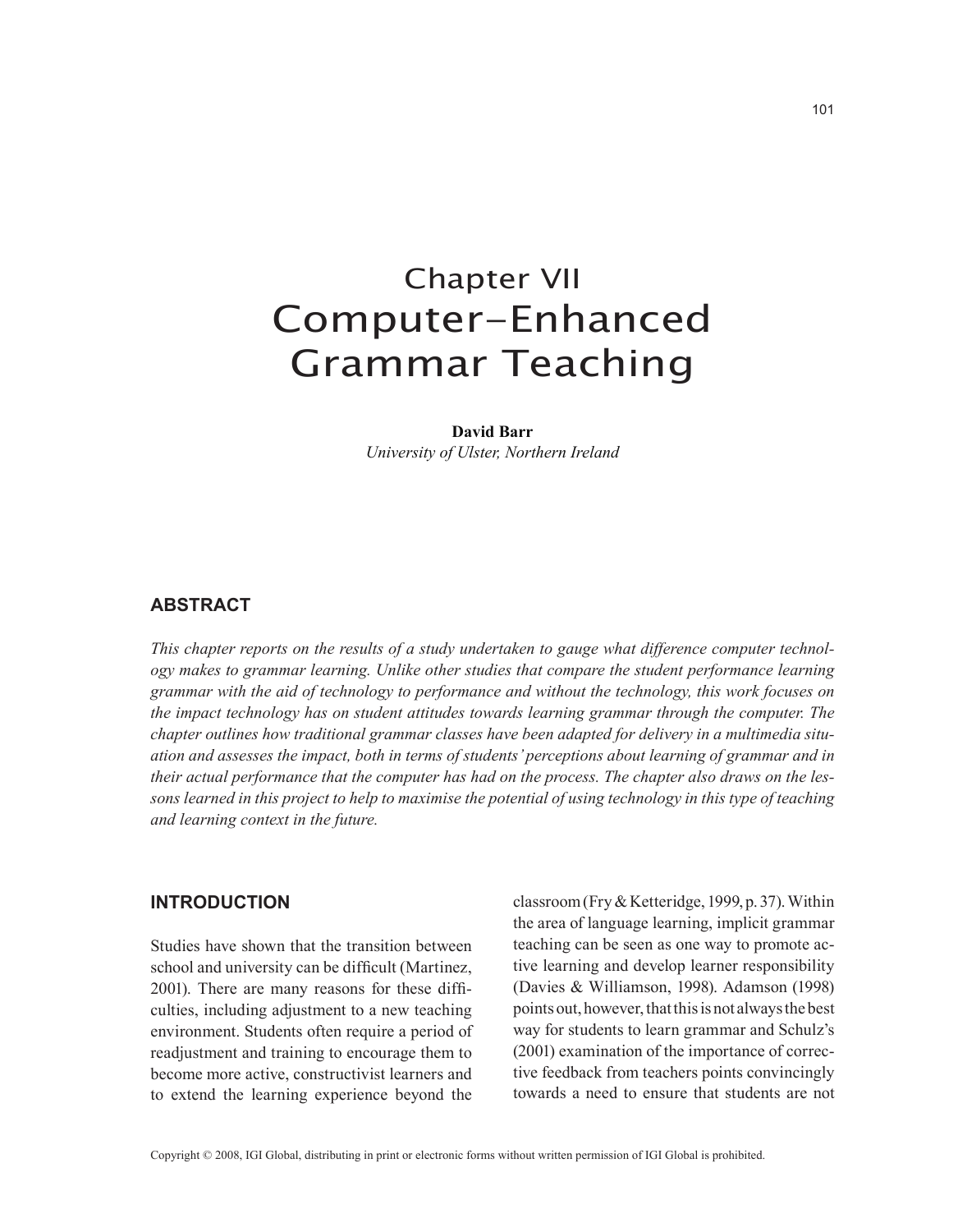left entirely to their own devices in the study of grammar. Furthermore, Krashen (1999) points out that post secondary language students are not only used to formalised grammar teaching, but expect it. This suggests that despite the importance of students taking more responsibility for their learning, the study of grammar is one area where they need explicit guidance, especially in the early stages of their post secondary education.

The use of computer programs to guide and support students in their learning is not a new concept, in particular in the area of language study, which has been the subject of much research over the last two decades (See Levy, 1997, for example). In particular, the potential for using technology for teaching and providing explicit guidance in more mechanical areas of language learning, such as vocabulary acquisition and grammar learning have been well documented (Powell, 1998; Sciarone & Meijer, 1993). Studies also have been conducted comparing the use of a computer-based approach to a traditional teacherdirected approach to determine whether one is better than the other. One of these (Nutta, 1998) provides some quantitative conclusions showing that the computer-based approach is more effective for grammar teaching than the teacher-directed approach. Many of these studies tend to point towards improvements in student performance in grammar related tasks. Nevertheless, success in teaching grammar needs to be examined in context. Despite the explosion in packages that teach grammar (and do so very well) over the past 20 years or so, Engel and Myles (1996) point towards the decline in the standards of grammar among students entering higher education: this means that more and more students are coming into university with a less developed appreciation of foreign language grammar and, as a result, considerable time needs to be spent at the early stages of their university career revisiting basic areas of grammar, which can sometimes have a demotivating effect on students. For some, the revision of basic grammar is seen as a step backwards (even though it probably is not); for others, the admission that they struggle with basic grammar is a source of personal embarrassment. In both cases, this can affect their willingness to contribute to or even attend grammar classes. This suggests that the issue to be addressed in the area of learning grammar is not only developing packages that teach grammar well and that produce quantifiable improvements in grammar acquisition but also that important changes are required in student attitudes and perceptions to motivate them to learn grammar.

In keeping with the research aims of the book, of which this chapter forms part, (i.e., to provide comprehensive coverage of successful translation of language learning designs utilizing ICT in practical learning contexts), this study will discuss the findings of a project that saw the teaching of French grammar move from a traditional teaching room to being taught in multimedia language computer rooms, thereby changing the entire dynamic of the teaching and learning experience. The chapter will examine whether technology has helped to change the attitude of students towards learning grammar through an initiative undertaken among first year undergraduates of French at the University of Ulster, many of whom had very different attitudes towards learning grammar. The work undertaken seeks to address two main research questions:

- a. Does the use of technology make any qualitative difference to student attitude towards grammar work?
- b. How do perceptions and qualitative evidence compare to quantifiable student performance?

The chapter will outline the stages involved in the project, before assessing whether engagement with a computer-based model for grammar learning had any impact on student learning. It will do this through quantitative study of the student cohort and also through a micro-analysis of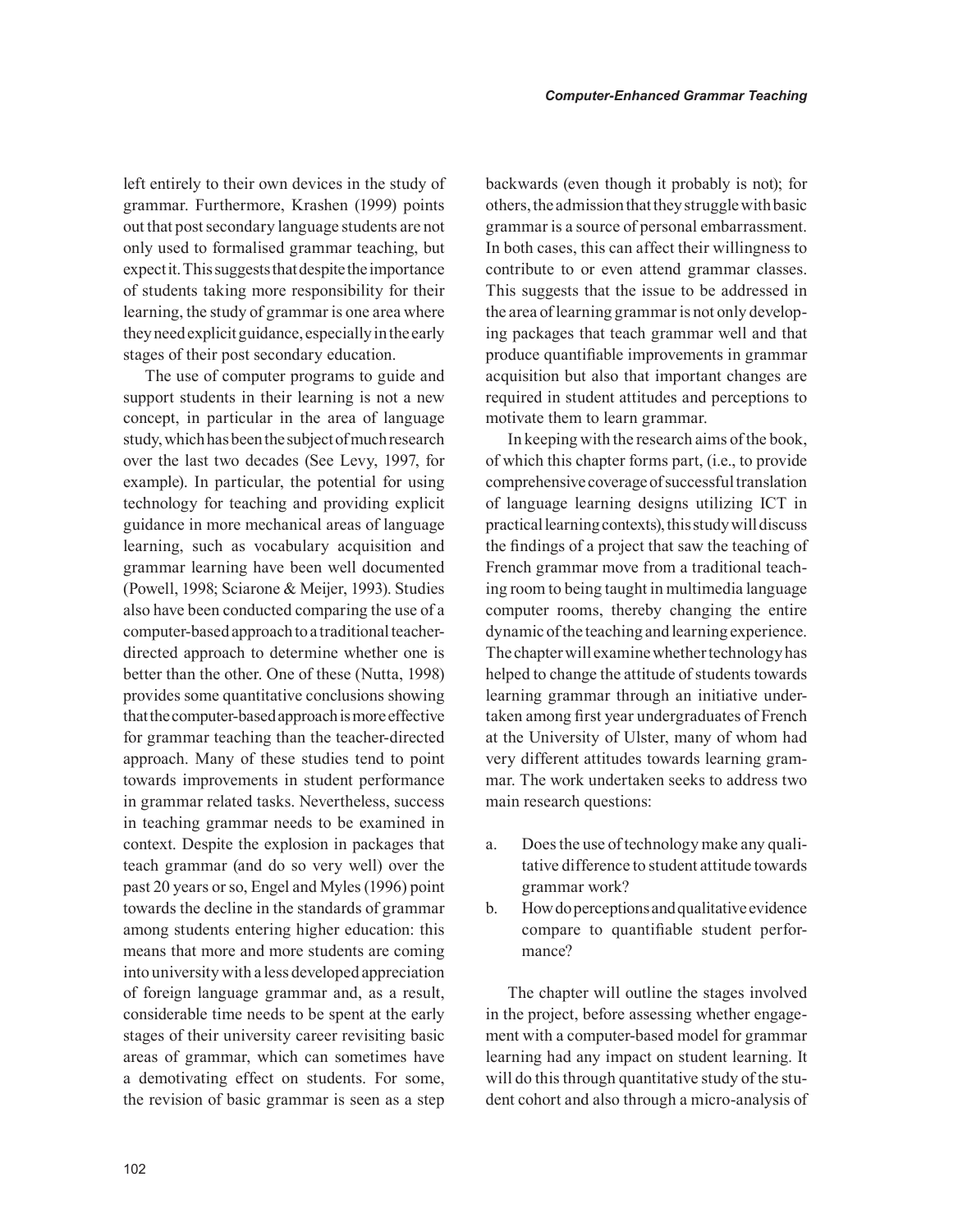the performance of six students. It also will use qualitative analysis to gauge student reaction to the use of computers for grammar learning. The chapter will then examine the effects of using a computer-based model for teaching and learning grammar before drawing on a number of lessons learned through the project.

## **ProJect stages**

If students are to take maximum benefit from grammar classes, it is important to address student perceptions of grammar learning, and to provide students with an opportunity to appreciate their weaknesses in grammar in an unobtrusive and more comfortable manner. The need to address student perceptions of grammar learning at the University of Ulster were borne out in the results of a questionnaire, administered at the beginning of semester 1 of the 2005/06 academic year to first year undergraduate students of French, which asked students about their perceptions and expectations of learning grammar. Thirty-five percent of respondents (where N=20), felt that

learning grammar was enjoyable (see Figure 1). The remainder said that learning grammar rated somewhere between of average interest to rather uninteresting. These figures suggest that students are not enthused about grammar classes, yet, as outlined above, grammar study remains an essential component of language learning that many students fail to grasp.

In this context, languages staff undertook an initiative aimed at consolidating and developing the grammar skills by attempting to change student perception about grammar classes. It also was hoped to encourage students to engage in a more active way with their grammar learning, to help address the Engel and Myles' concern about declining standards in grammar learning. The initiative was divided into three stages:

- 1. The completion of computerised diagnostics tests to identify strengths and weaknesses in the area of grammar.
- 2. To change the environment in which grammar classes take place by moving teaching from seminar/lecture rooms to multimedia learning laboratories.



*Figure 1. Students attitude towards grammar administered at the beginning of the semester*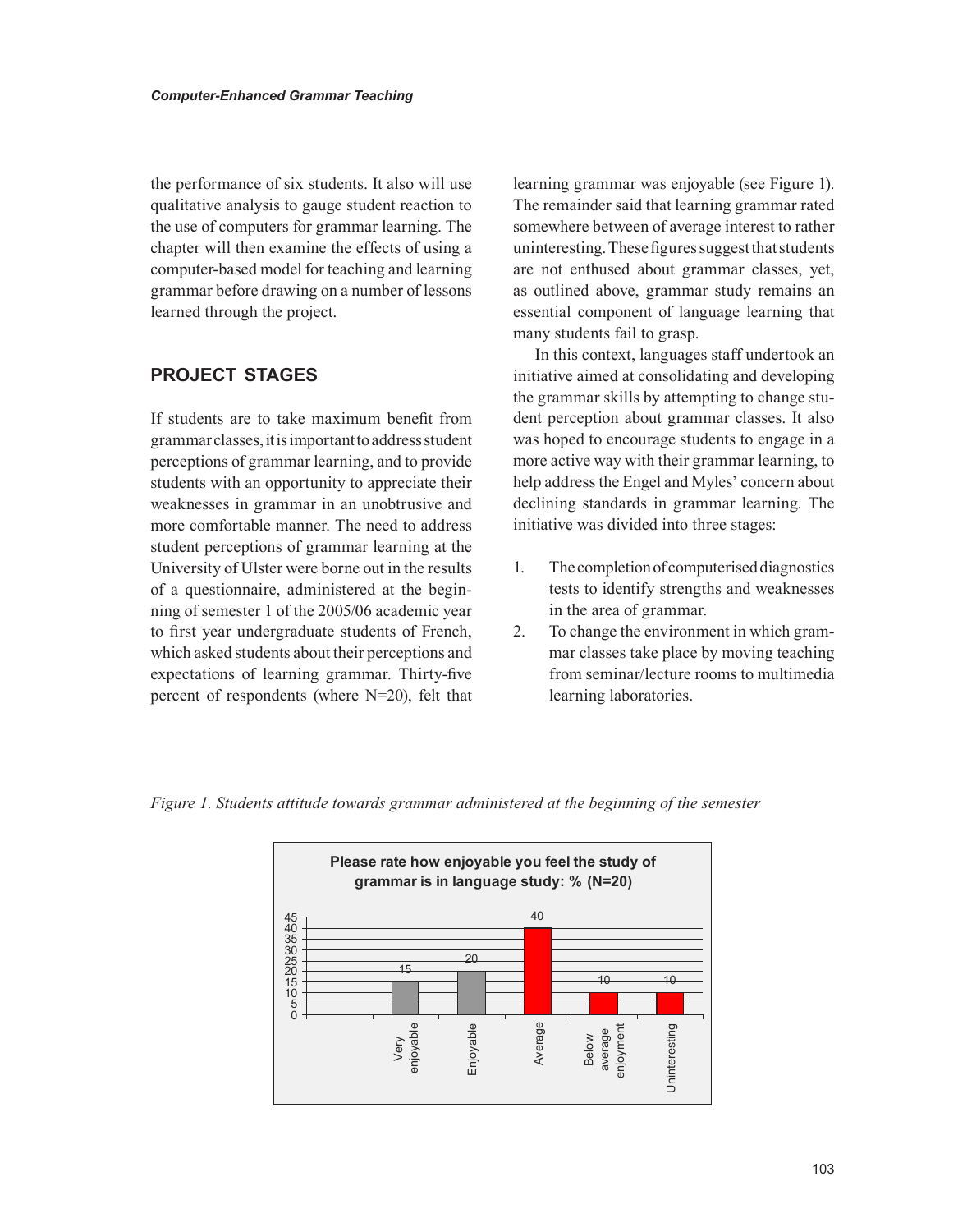3. Encouraging students to use CALL exercises online outside class in an effort to strengthen key grammar concepts.

#### **Phase 1**

All students within a first year French grammar class completed a computerised diagnostic multiple-choice test at the start of semester. The purpose of the test was to assess the level of ability in main grammatical areas of French. The tests were completed using the Virtual Learning Environment, *WebCT*. The tests were completed electronically to facilitate greater re-usability as results were automatically collated on the system and the data displayed in a format that could be easily interpreted by tutors. The format provided the question, the possible answers and the percentage of students who chose each answer, with the correct answer highlighted. This provided the tutors with immediate feedback on student performance and, at a glance, they could see which questions were most problematic for the cohort of students. This provided a valuable insight for tutors as it allowed the tutors to focus in class on areas on grammar that the test had shown were particularly difficult for the students. The same test was taken again at the end of the semester (i.e., 11 weeks later) to gauge whether students had made progress in any of the areas of difficulty that had been highlighted in the initial test.

#### **Phase 2**

Grammar teaching has traditionally taken place in seminar or lecture rooms. In an effort to encourage greater student participation and involvement with this aspect of language study, it was decided to deliver grammar classes in a multimedia learning room to allow students to have greater ownership of their learning: ownership is one of the traits of active learning, as discussed by Reagan (Reagan, 1999). Furthermore, technology allows learners the freedom to work at their own pace and level (Hoven, 1999). In the multimedia lab, classes were split into two parts: the first stage would take the form of a grammar lecture where grammatical theory was discussed, often using *PowerPoint*

#### *Figure 2.*

|                                                                                                                                            | $\text{\textcircled{0}} \cdot \text{\textcolor{red}{\textbf{1}}} \text{\textcolor{red}{\textbf{2}}} \text{\textcolor{red}{\textbf{2}}} \text{\textcolor{red}{\textbf{1}}} \text{\textcolor{red}{\textbf{2}}} \text{\textcolor{red}{\textbf{2}}} \text{\textcolor{red}{\textbf{2}}} \text{\textcolor{red}{\textbf{3}}} \text{\textcolor{red}{\textbf{3}}} \text{\textcolor{red}{\textbf{3}}} \text{\textcolor{red}{\textbf{3}}} \text{\textcolor{red}{\textbf{4}}} \text{\textcolor{red}{\textbf{5}}} \text{\textcolor{red}{\textbf{5}}} \text{\textcolor{red}{\textbf{6$ |  |
|--------------------------------------------------------------------------------------------------------------------------------------------|--------------------------------------------------------------------------------------------------------------------------------------------------------------------------------------------------------------------------------------------------------------------------------------------------------------------------------------------------------------------------------------------------------------------------------------------------------------------------------------------------------------------------------------------------------------------------|--|
| <b>AWebCT</b>                                                                                                                              | myWebCT Resume Course Course Map Check Browser Log Out Help                                                                                                                                                                                                                                                                                                                                                                                                                                                                                                              |  |
| <b>Control Panel</b>                                                                                                                       | Semester 1: French 1 (fre101c1)<br>Designer Options<br>View.                                                                                                                                                                                                                                                                                                                                                                                                                                                                                                             |  |
| Course Menu                                                                                                                                | Homepage > French Test > Detail > Summary > Detailed Statistics > More Info                                                                                                                                                                                                                                                                                                                                                                                                                                                                                              |  |
| Homepage<br>e-Learning Hub<br>Calendar<br><b>Student Homepages</b><br><b>Discussions</b><br>Mail<br>Chat<br>Grammar<br><b>Hot Potatoes</b> | More Detailed Statistics Summary: French Diagnostics Test (05/06)                                                                                                                                                                                                                                                                                                                                                                                                                                                                                                        |  |
|                                                                                                                                            | <b>Question: Question 14</b>                                                                                                                                                                                                                                                                                                                                                                                                                                                                                                                                             |  |
|                                                                                                                                            | I am giving it to him                                                                                                                                                                                                                                                                                                                                                                                                                                                                                                                                                    |  |
|                                                                                                                                            | a. Te le lui donne b. Te lui le donne c. Te le donne à lui-                                                                                                                                                                                                                                                                                                                                                                                                                                                                                                              |  |
|                                                                                                                                            | N<br>$\mathbf b$<br>$\partial$<br>$\epsilon$<br>$\sim$                                                                                                                                                                                                                                                                                                                                                                                                                                                                                                                   |  |
|                                                                                                                                            | $\ddot{\phantom{0}}$<br>28<br>$_{ii}$<br>11<br>6                                                                                                                                                                                                                                                                                                                                                                                                                                                                                                                         |  |
|                                                                                                                                            | 0.0% 39.3% 39.3% 21.4%                                                                                                                                                                                                                                                                                                                                                                                                                                                                                                                                                   |  |
|                                                                                                                                            | <b>Question: Question 15</b>                                                                                                                                                                                                                                                                                                                                                                                                                                                                                                                                             |  |
|                                                                                                                                            | I said it to her                                                                                                                                                                                                                                                                                                                                                                                                                                                                                                                                                         |  |
|                                                                                                                                            |                                                                                                                                                                                                                                                                                                                                                                                                                                                                                                                                                                          |  |
|                                                                                                                                            | a. Je le lui ai dit b. Je lui l'ai dit c. J'ai le lui dit                                                                                                                                                                                                                                                                                                                                                                                                                                                                                                                |  |
|                                                                                                                                            | N<br>$\mathbf b$<br>$\epsilon$<br>a                                                                                                                                                                                                                                                                                                                                                                                                                                                                                                                                      |  |
|                                                                                                                                            | 12<br>12<br>28<br>$\overline{0}$<br>4                                                                                                                                                                                                                                                                                                                                                                                                                                                                                                                                    |  |
|                                                                                                                                            | 0.0% 42.9% 42.9% 14.3%                                                                                                                                                                                                                                                                                                                                                                                                                                                                                                                                                   |  |
|                                                                                                                                            | <b>Question: Question 28</b>                                                                                                                                                                                                                                                                                                                                                                                                                                                                                                                                             |  |
|                                                                                                                                            | Courage (Which article is correct ?)                                                                                                                                                                                                                                                                                                                                                                                                                                                                                                                                     |  |
|                                                                                                                                            |                                                                                                                                                                                                                                                                                                                                                                                                                                                                                                                                                                          |  |
|                                                                                                                                            | a. Le courage b. La courage                                                                                                                                                                                                                                                                                                                                                                                                                                                                                                                                              |  |
|                                                                                                                                            | $b$<br>$\overline{a}$<br>$\overline{N}$<br>L.                                                                                                                                                                                                                                                                                                                                                                                                                                                                                                                            |  |
|                                                                                                                                            | $\sim$ 0<br>19<br>9<br>28                                                                                                                                                                                                                                                                                                                                                                                                                                                                                                                                                |  |
|                                                                                                                                            | 0.0% 67.9% 32.1%                                                                                                                                                                                                                                                                                                                                                                                                                                                                                                                                                         |  |
|                                                                                                                                            | <b>Question: Question 22</b>                                                                                                                                                                                                                                                                                                                                                                                                                                                                                                                                             |  |
|                                                                                                                                            | He is a Spaniard                                                                                                                                                                                                                                                                                                                                                                                                                                                                                                                                                         |  |
|                                                                                                                                            |                                                                                                                                                                                                                                                                                                                                                                                                                                                                                                                                                                          |  |
|                                                                                                                                            | a. Il est Espagnol b. Il est espagnol c. Il est un espagnol                                                                                                                                                                                                                                                                                                                                                                                                                                                                                                              |  |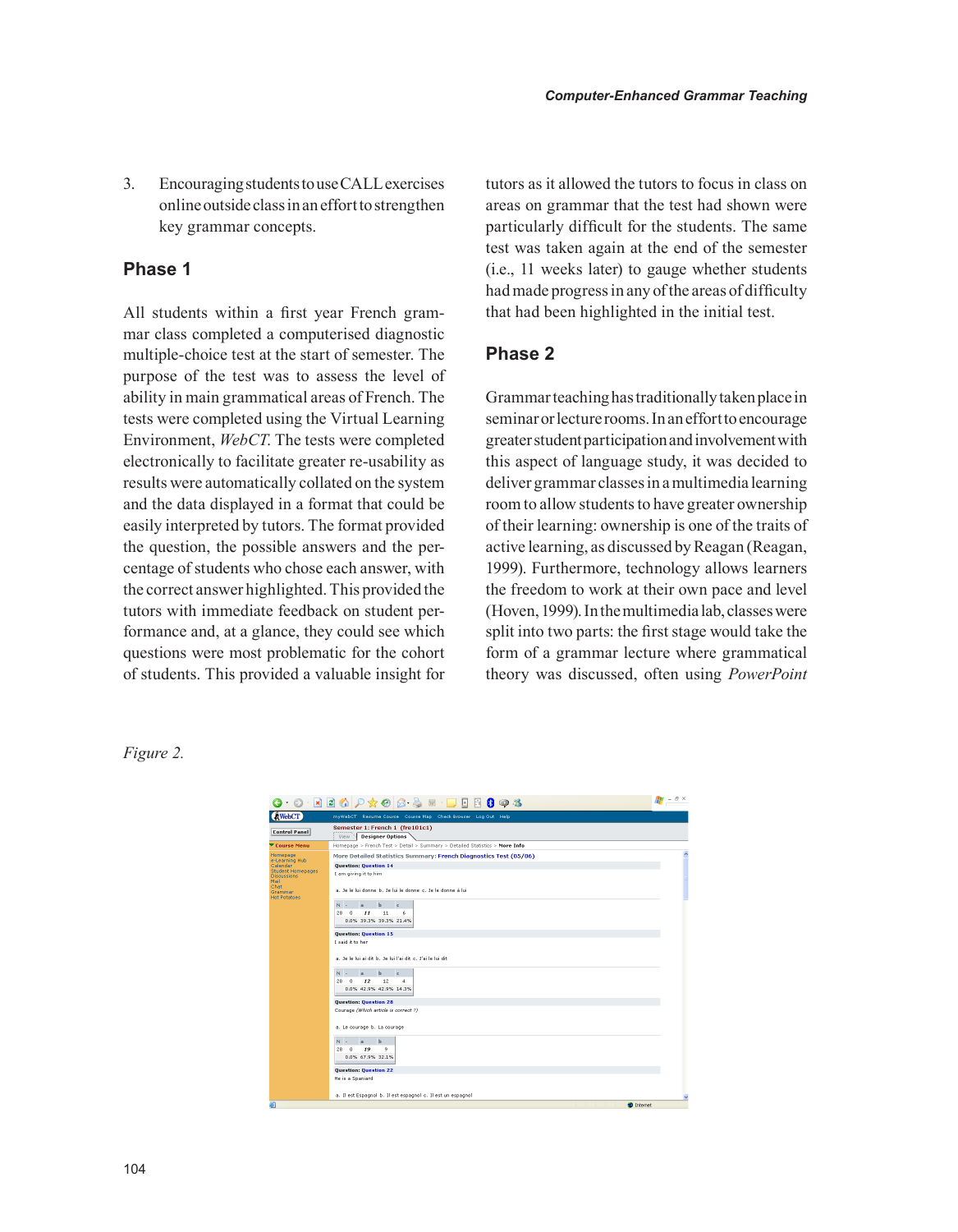to deliver main ideas and concepts: these notes were subsequently posted within a course area on *WebCT*, so that students could access information outside class. The theory was then supported by grammar exercises on the topics covered, many of which had been created online, using the *Hot Potatoes* authoring tool. These exercises were uploaded to a dedicated area on the Web, known as *HotPotatoes.net*.

#### **Phase 3**

In addition to completing some online exercises in class to assess their understanding of grammatical aspects under discussion, students were encouraged to continue working through these exercises in their own time and revisit exercises that they found most difficult. Students also completed a series of activities in Clef, a networked CALL program, available to students in the multimedia lab. Often, students would be directed to this material as an adjunct to the exercises on HotPotatoes.net and, in particular, students who had obtained low scores in their initial diagnostic test, were encouraged to complete remedial exercises on Clef.

#### **methodologY**

In measuring the effectiveness of this computerbased model, we need to be mindful of Thornbury, Elder, Crowe, Bennett, and Belton (1996) who believe the value of the technology is not necessarily measured on its technological excellence or astounding quality but rather on how well the technology is integrated into the teaching and learning experience. In other words, the role given to the technology in supporting and facilitating teaching and learning are important in assessing the overall success of a project like the one under discussion here. A broadly similar argument is offered by Felix (2005), In order to assess the level of integration, a number of data collection methods were used:

- a. Questionnaires. Students were given questionnaires at the beginning and end of the semester. The first questionnaire  $(N = 20)$ asked students to comment on their experiences of learning grammar to that point and the second questionnaires  $(N = 21)$  asked students to provide qualitative feedback on the grammar classes: what they liked, disliked and their perception of the use of the technology.
- b. The performance of each student in both diagnostics tests (28 in total) was analysed. More importantly, the tests were used to identify areas of improvement or lack of progress in key grammatical areas studied during the semester.
- c. A micro-analysis of six students was conducted, mapping student use of *Hot-Potatoes.net* against student performance in the diagnostics test to examine the correlation between using the above computer technology and achievements in grammar learning.

# **student Progress Quantified**

The performance of the all students  $(N=28)$  has been analysed in Figure 3. The results show difference in performance on each question between the first and second tests across the entire cohort of students. This graph demonstrates that the student performance on some questions is better than on others and, in some cases, the performance is worse on the second test (questions four, seven, and eight). Clearly, other factors affect the performance of students; these include the level of study of grammar topics that students undertook independently of class, including revision from grammar books and the use of self-study packages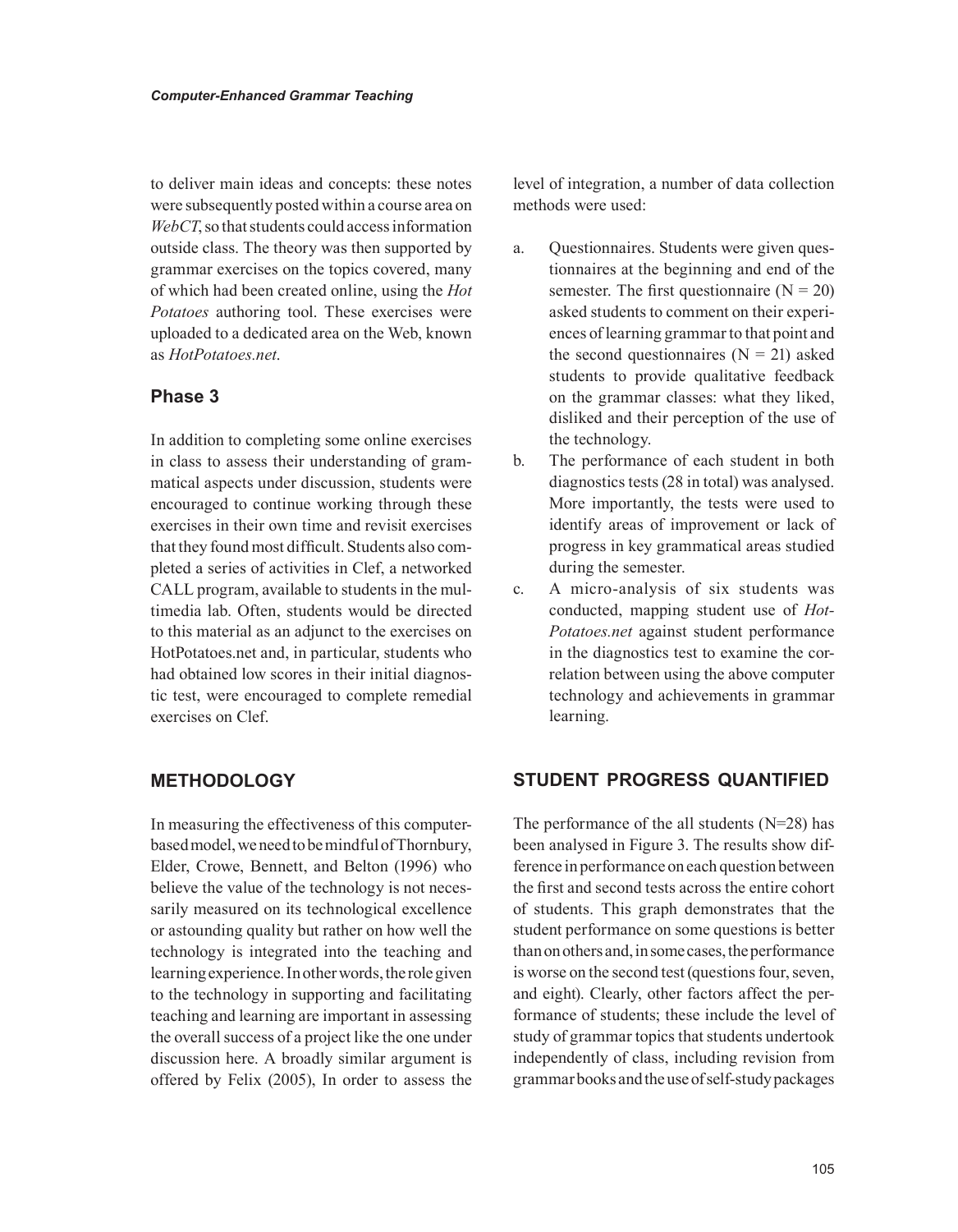

*Figure 3. Student cohort performance on each question in first and second tests*

such as Clef. Furthermore, it might be expected that students would improve in the second test as the grammar areas that had been highlighted as deficient in the first grammar test were covered by the tutor in grammar classes throughout the semester.

#### **micro-analysis**

The results in Figure 3 show the enhanced performance in the second diagnostics test was not always evident across the entire cohort of students. The inconclusiveness of these results also is furthered evidenced by a micro-analysis of the performance of six students. These students were chosen based on their performance over both diagnostics tests and represent the top, middle and lower achievers in the class, reflecting the larger sample size of 28.

#### Student One

This student scored 14 out of 20 in her initial diagnostics test on *WebCT*. This was the second highest score of the cohort. The second test saw a slight improvement (16 out of 20). It seems obvious from these scores that this student had a good understanding of key grammatical concepts. A more detailed study of this student's performance showed that although she improved on one area of grammar in the second test, this area was not covered by the range of online material provided to the student. At the same time, however, the student in question undertook a large number of activities online (36). She concentrated on one area of grammar (the use of position of Direct and Indirect Object Pronouns) and repeated most of the exercises in this area at least twice. Interestingly, despite the practice, the student answered one of the two questions in this area incorrectly in the second diagnostics test. Her performance in the diagnostics test in this grammatical area and the number of attempts she made at the online exercises in that area show that this is clearly a difficult area for the student.

#### Student Two

Performance of this student in the diagnostics test was similar to that of Student One. He improved by three marks (13/20 in test 1 and 16/20 in test 2). It may be unlikely that this can be attributed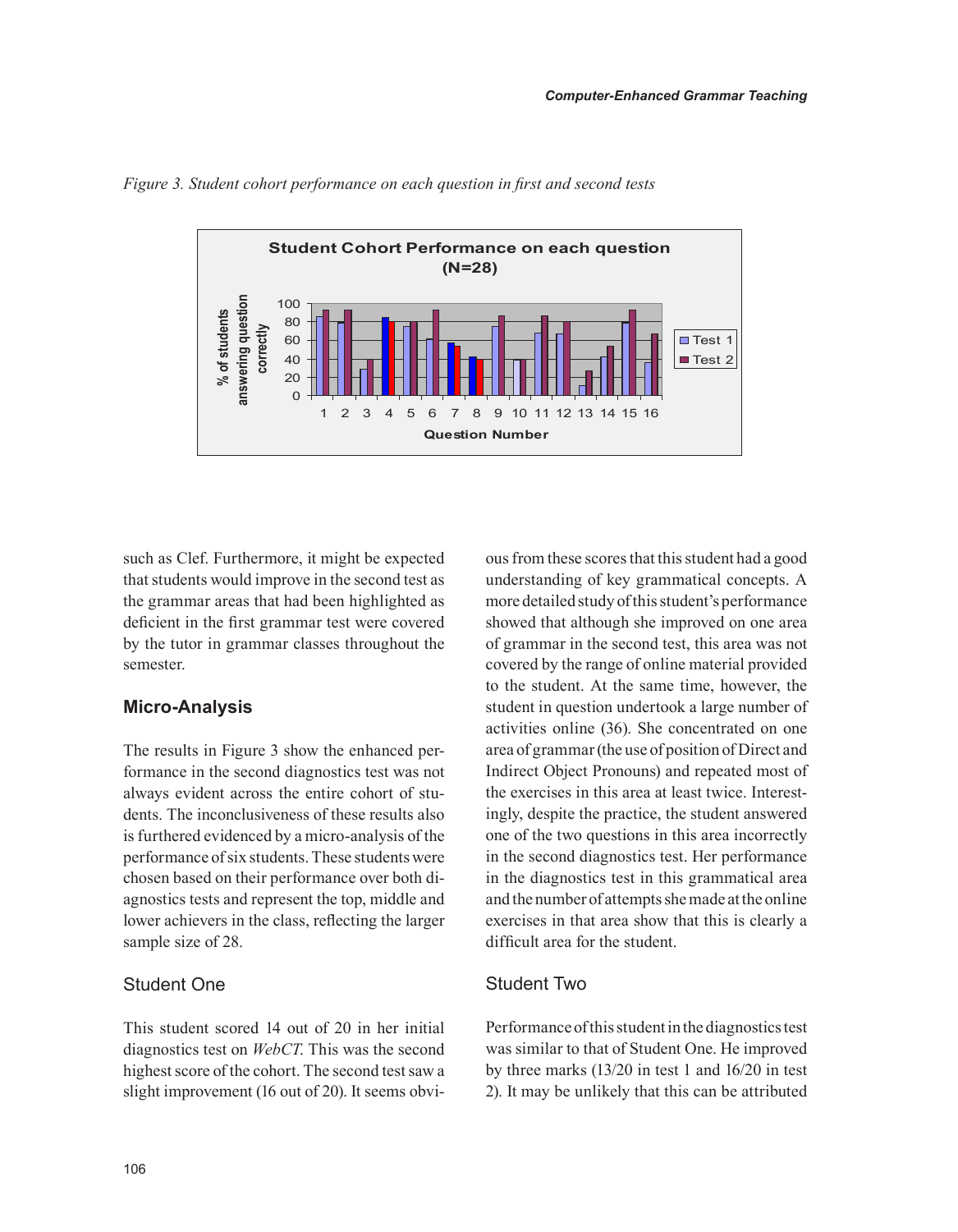to practice in the online exercises, created using Hot Potatoes, as this student completed a small number of exercises online (a total of 12) and made no attempt to revisit any exercise to consolidate his understanding of the grammatical issues.

#### Student Three

This student scored 10 out of 20 in the first diagnostics test and there was a marginal improvement (11 out of 20) in the second test. This student carried out 20 exercises online in HotPotatoes. net, five of which were in one area of grammar (the Perfect tense). Interestingly, this was one of the areas where the student had improved between the first and second diagnostics test. Given the small improvement in the student score, it would be unwise to speculate that this improvement was due to the use of online exercises.

#### Student Four

This student made no improvement in terms of her result in the diagnostics test. In both, she scored nine out of 20. Somewhat paradoxically, this student had completed 26 grammar exercises online. Although there was no quantitative improvement or worsening of her result, three grammar areas that had been answered correctly in the first test was incorrectly answered in the second test. The student had, however, studied all these areas online. However, a further study of the student's results revealed that she had made no attempt to self-diagnose. In other words, there is no evidence that the student tried repeating exercises to improve on previous results. Had the student used the online material for the purpose of remedial practice rather than for one-off exercises, the results may have been different.

#### Student Five

This student scored six out of 20 in the first diagnostics test and there was a substantial im-

provement in the second test (13 out of 20). This student carried out a total of 12 exercises online. This was the second lowest number of exercises completed on the online system, yet the improvement between the first and second diagnostics test was the most significant of the group. Nonetheless, like Student Four, this candidate had not made any attempt to revisit any of the exercise already completed for further practice.

#### Student Six

This student scored six out of 20 in her first diagnostics test and 12 out of 20 in her second. She completed 23 online grammar exercises. Although her score showed a noticeable improvement, it became clear, upon analysis, that the student had failed to make progress in three areas of grammar that had been practised quite extensively using the exercises on HotPotatoes.net.

The results from the micro-analysis of six students demonstrate further that the link between the use of computer-based grammar support and enhanced student performance in the online tests is tenuous. They highlight an issue raised by Chapelle and Hegelheimer (2000) that "linguistic input, such as that received through CALL materials, needs to become intake in order to be acquired by the learner" (p. 42). This means if CALL materials, such as those created online using Hotpotatoes.net, are to be effective, the learner has to engage meaningfully with them. Success is therefore not measured on the number of exercises completed but rather the thoroughness spent over each activity. Given that few students in this project used the online materials for continual practice, re-testing themselves at stages in the semester to ensure knowledge retention; it is not surprising that our quantitative results are inconclusive: effective learning requires the learner to play his part too.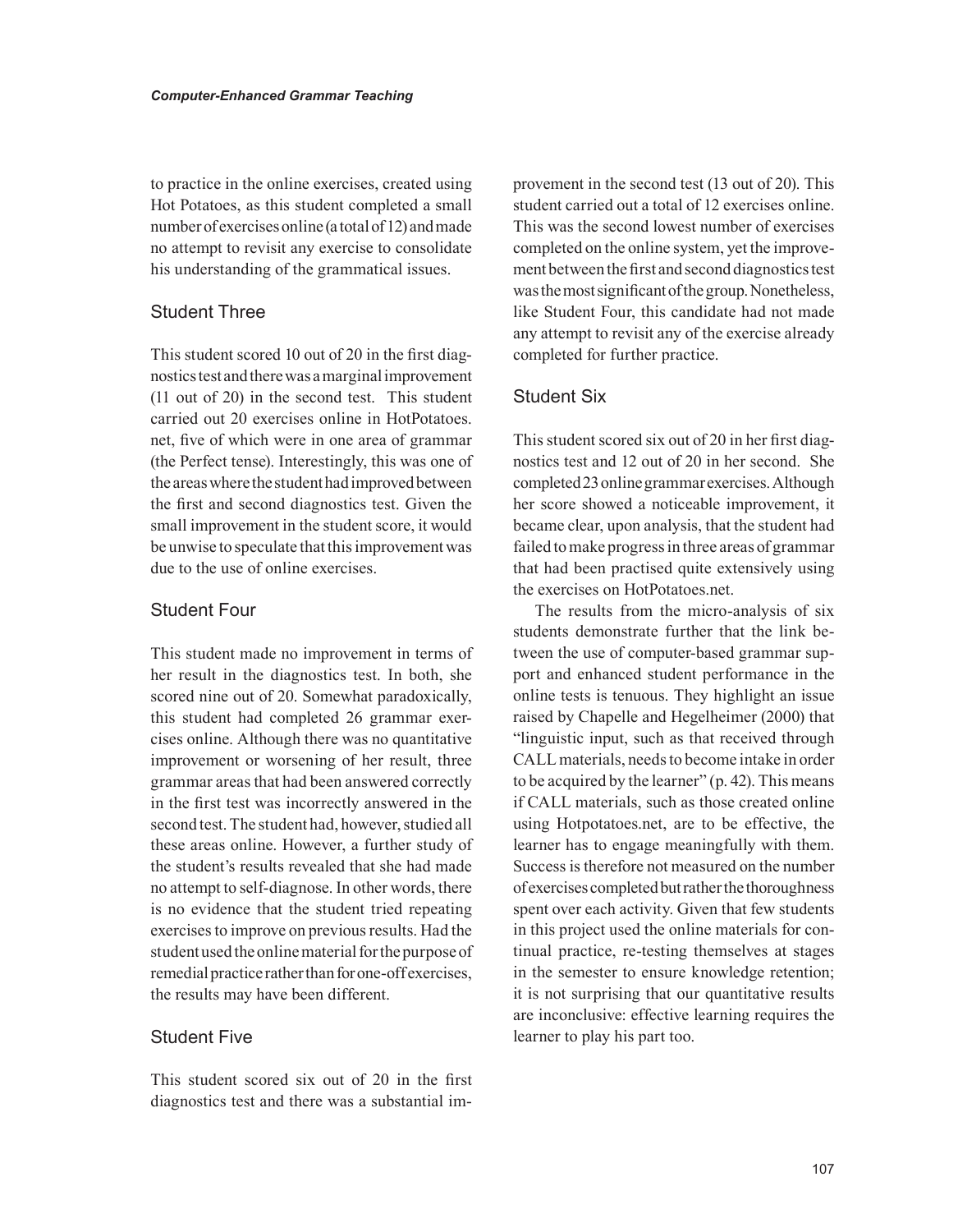# **student attitudes to the use of ict in learning grammar**

The previous section has shown that the progress made by students in their learning of grammar was not quantifiably improved by the use of computer technology. Did that mean, however, that the attitudes of students to the use of the computer-based model were negative? At the end of the semester, students were asked to comment on the grammar classes and the general feeling was that the classes were enjoyable. Some of the comments made by the students are listed below:

*"I think Hot Potatoes is a really good way of practicing grammar points."* 

*"I liked it, was clear and helpful and easy to use and interesting."*

*"…like the way you have to keep working before you are given a clue or answer."*

*"I think that Hot Potatoes was an excellent way to learn main grammar points.*"

Furthermore, 70 percent of respondents (where N=13), commented on the positive impact that technology brought to the class. Although this cohort is small, the overwhelmingly positive feedback about the use of technology is significant. It suggests that the technology impacts upon student attitudes. Furthermore, it implies that the technology can be used for intrinsically motivating students which, according to Newstead and Hoskins (1999), is central to the learning experience of higher education. This means encouraging students to enjoy their learning experience rather than solely to seek academic reward through high coursework marks.

What factors may explain the positive reaction of students? Gillespie and McKee (1999) established a number of factors that influence student attitudes. These can be divided into psychological, infrastructural and educational factors.

# **PsYchological factors**

Increasingly, computer technology has become such an integral and everyday aspect of student lives, with many students coming to university already having used computers extensively in primary and secondary schools (Cuban, 2001). At the same time, however, in their analysis of student reaction to the use of ICT in language learning, Gillespie and McKee, (1999) found that students feel insecure when using computers for language learning and seek reassuring guidance from teachers. In other words, although students may be very computer literate, they do not necessarily know how to use computers for language learning, especially at the early stages of their study at university. In the project discussed in this chapter, the teacher's role in this project was central: ranging from explaining the grammar theory to monitoring student progress as they worked through the online exercises, either by walking around the classroom and answering questions or by viewing the scores that students obtained in their exercises. Students in this project seemed to find the role of the teacher essential. Their observations cited "human" aspects of class (explanations given by teachers, atmosphere in class…) as the important/influencing factors in class (cited by 77 percent of respondents). This view is supported by Tharp and Gallimore's model of Vygotsky's Zone of Proximal Development (1988). In their model, Tharp and Gallimore (1988) state that there are a number of stages to effective learning: stage one is called "assistance by more capable others" (an expert teacher, student peer or even a computer). The second stage requires "assistance by the self." In other words, in addition to support from the teacher, the student needs to engage with what he is learning.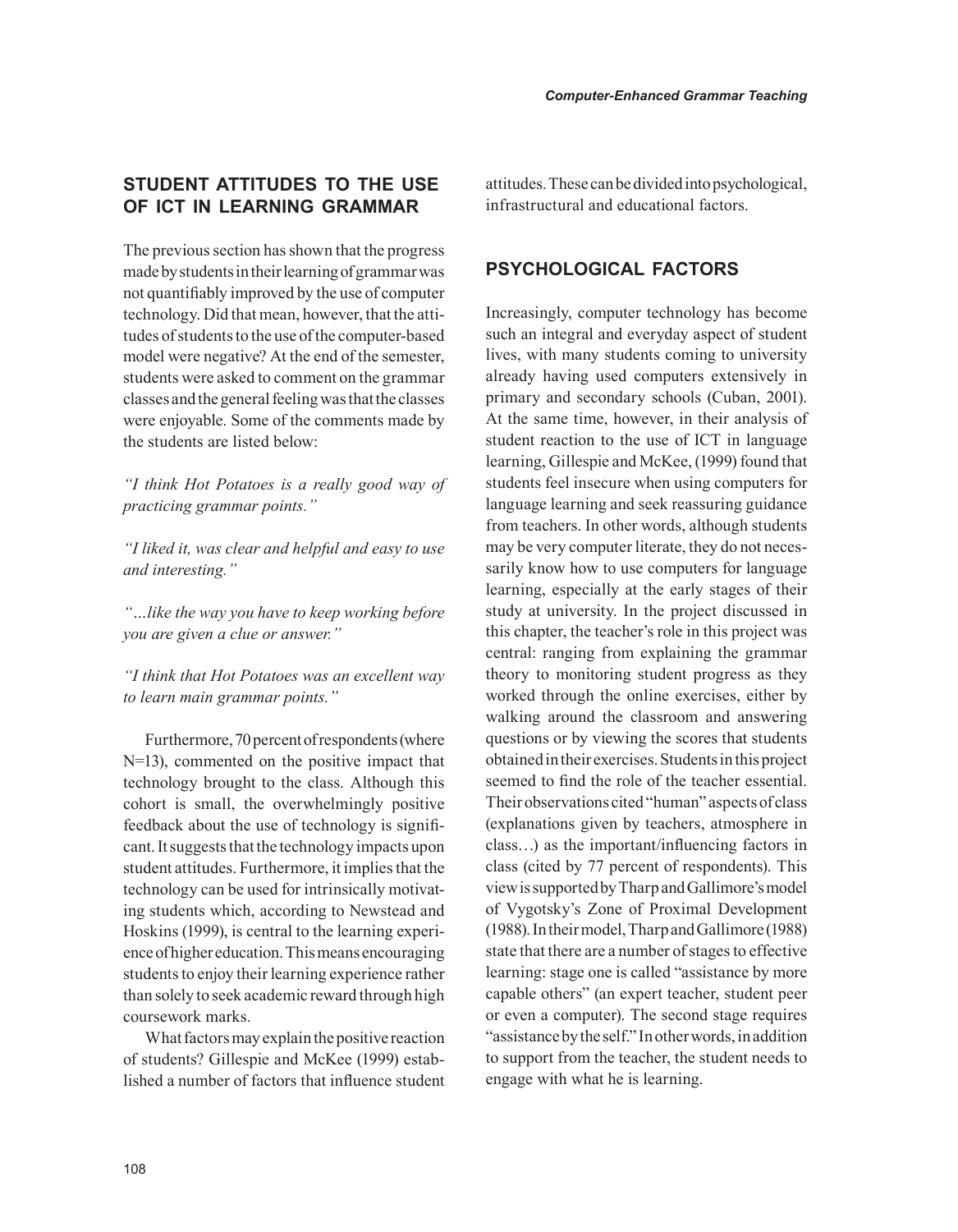One way of achieving this is to retain student interest in what he is doing. Warschauer (1996), for example, believes that an amalgam of different computer-based approaches is necessary to achieve effectiveness. This means that instead of always using one piece of software or hardware, students' interest is best retained if various media can be used. In this project, students used online exercises on *HotPotatoes.net*, a local based dedicated software, such as *Clef* and accessed grammar notes on *WebCT*. Each had their own interface and students therefore needed to learn how each one operated, thereby giving the students fresh stimulus throughout the course of activities. There is, of course, a danger of information overload and if the range of activities becomes too complicated and varied, there is greater potential for students to feel insecure and lost, with the result that the learners "switch off" and, far from feeling stimulated, do not engage with the resources and material: a view echoed by Gillespie and McKee (1999).

These observations suggest that, in the students' opinion, the technology did not dominate the classroom experience. The realisation that the computer technology is not all-encompassing (but rather has a supporting role) and is a means to an end rather than an end in itself is key if successful integration of CALL into the teaching and learning process is to be achieved (See McCarthy, 1999).

In addition, this project sought to ensure that the use of computer technology in their learning did not represent too drastic a culture shock for the students. Ninety-five percent of respondents in the first questionnaire noted that they have traditionally learned grammar by completing written exercises in class. In this cohort, students used the technology for the same purpose: they completed exercises to drill them on key grammar concepts. Barr discovered that students are not as radical as we might think when it comes to embracing technology (2004) and this would

suggest that students do not necessarily enjoy using technology for tasks with which they are not familiar. Since they are familiar with the concept of learning grammar by completing exercises, using the Web for this task is not that radical a change for them and therefore does not take them too far outside their comfort zone.

The reaction of students reveals another important aspect of using technology to enhance the student learning experience: the computer refocuses attention in class. Stepp-Greaney (2002), quoting Hartman, Neuwirth, Kiesler, Sproull, Cochran, Palmquist, and Zabrow, states that "the use of technology redistributes … classmate attentions" (p. 165). This allows the students to hide their performance (and embarrassment over poor performance) from the rest of the class, which, in turn, may encourage students to loose their inhibitions about answering questions through fear of giving the wrong answer – an issue that can often affect the dynamic of classes. The "virtual" environment, therefore, encourages enhanced class participation by students.

#### **infrastructural factors**

Another factor that influences student attitudes to the use of ICT in language learning, according to Gillespie and McKee, relates to the infrastructure within which students work. By focusing the activities in class around the use of computer technology, there was a real danger of increasing the pressure on the hardware and software, leading to such problems like slow network speeds and difficulty accessing the *Hotpotatoes.net* server could have caused frustration among students, with a real danger that this could become a major source of discouragement for students, even causing resistance (see Esch & Zähner, 2000; Kung & Chuo, 2002). In addition, the classes in this study took place in multimedia language learning labs. Students were encouraged to work on the online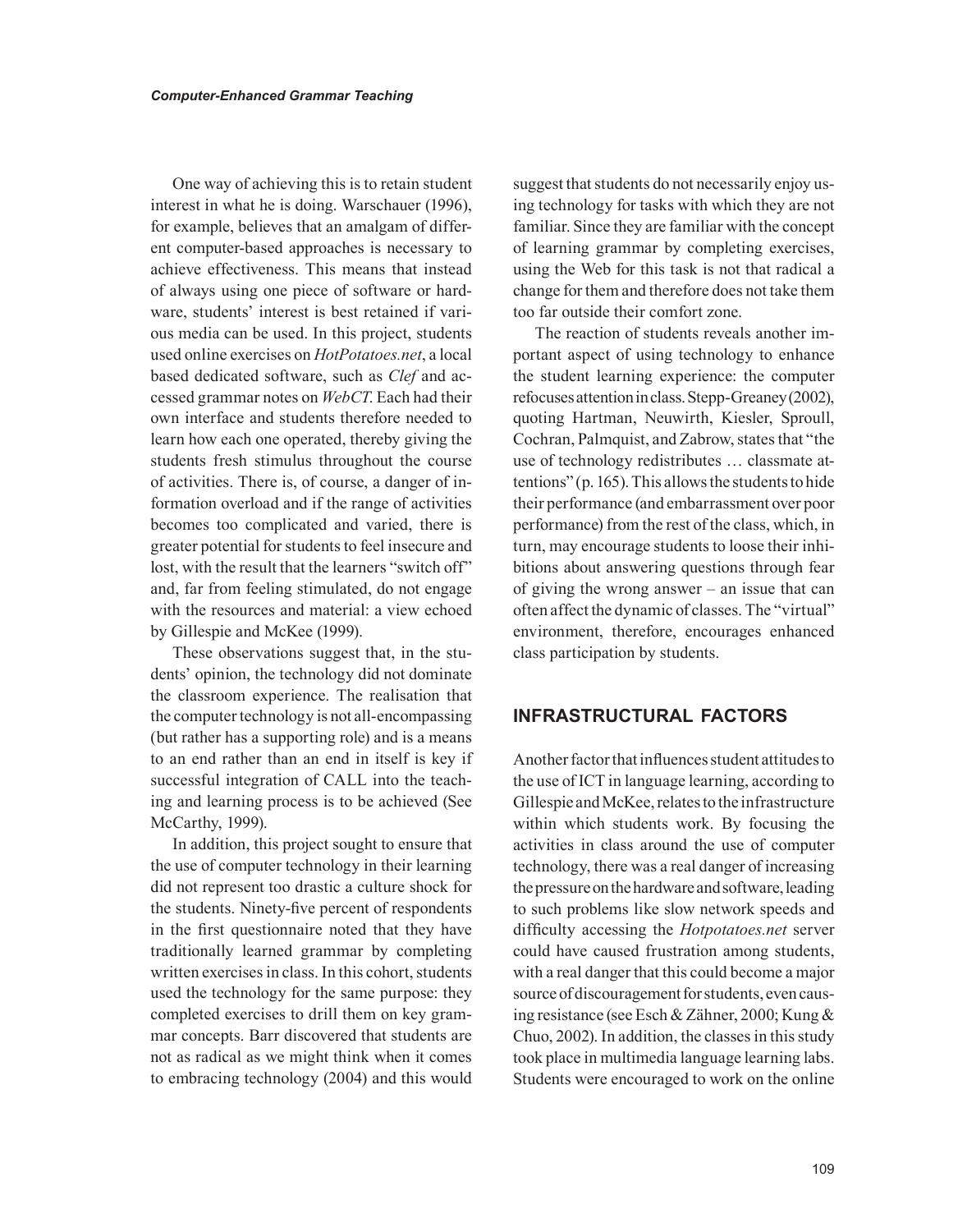*Computer-Enhanced Grammar Teaching*

materials and use the locally-based dedicated grammar software available in the labs in their own time outside class. The teaching labs were open from 9:00am to 5:00pm every day (Monday to Friday) and, whereas students could use the labs in their own time during the day, the labs were heavily booked for teaching purposes. This meant that students had restricted access to the labs. Nevertheless, students also had access to a self-study resource area called the Multimedia Resource Unit. This facility operated the same opening hours as the multimedia labs but was not used for teaching purposes, meaning that it was much more accessible for students. It also contained a number of PCs that provided the same range of dedicated language learning software as the teaching labs. Furthermore, the exercises uploaded to *Hotpotatoes.net* and the provision of notes on *WebCT*, meant that some resources were available on the Web and could be accessed from any PC, so if the multimedia labs were occupied and the PCs in the Multimedia Resource Unit were all being used, students could use any other PC lab on campus or could even access the exercises from their own computer, either in halls of residence or from home.

According to the results of the second questionnaire, only two students commented on hardware or software difficulties with either the online exercises or, more generally, with the computer environment (access to computers/labs…). We might assume that technological difficulties did not have an impact on the attitudes of students towards the computer-based model. It is likely that if students could not access the grammar software outside class time, in the Multimedia Resource Unit or online, for example, student feedback would have been less positive. This highlights an important issue for colleagues seeking to integrate computer technology into their teaching. If students are expected to use hardware and software outside teaching time, they need adequate access to the resources.

#### **educational factors**

Incompatibility with the modern languages curriculum has been blamed for students reacting negatively to the use of computer technology in their learning (Gillespie 1995). In other words, if students feel that the use of computer technology does not help them in their learning, they are likely to be unwilling to embrace its use. The quantitative evidence presented above shows that there is little sign that the use of technology in this project produced "actual" benefits for the students, as their academic performance was not significantly enhanced by using the computerbased model. That said, however, the use of technology can have affective benefits. According to Stepp Greenay (2002), if students enjoy using the technology and feel there are benefits to using it, this influences student perceptions and attitudes towards learning and ultimately gives them a more positive outlook on their learning. Consequently, perceptions that students have about using the technology for learning grammar can be just as important as evidence of improvements in results. In their initial questionnaire, 85 percent of students rated the study of grammar as very important and the remaining 15 percent said they felt that the study of grammar was important. These figures seem to suggest that the students understood the importance of learning grammar and, given that the purpose of using the computer-based model in this project was to help students to learn grammar more effectively, we might infer that students could see that technology was being used as a means to help them learn what they all perceived as fundamental area of language learning.

This is further supported by feedback from the second questionnaire, which showed that students wanted to have more exercises on the online system. This suggests that they see clearly the advantages of completing exercises online. We might assume that one of main advantages of completing online exercises is the instant feedback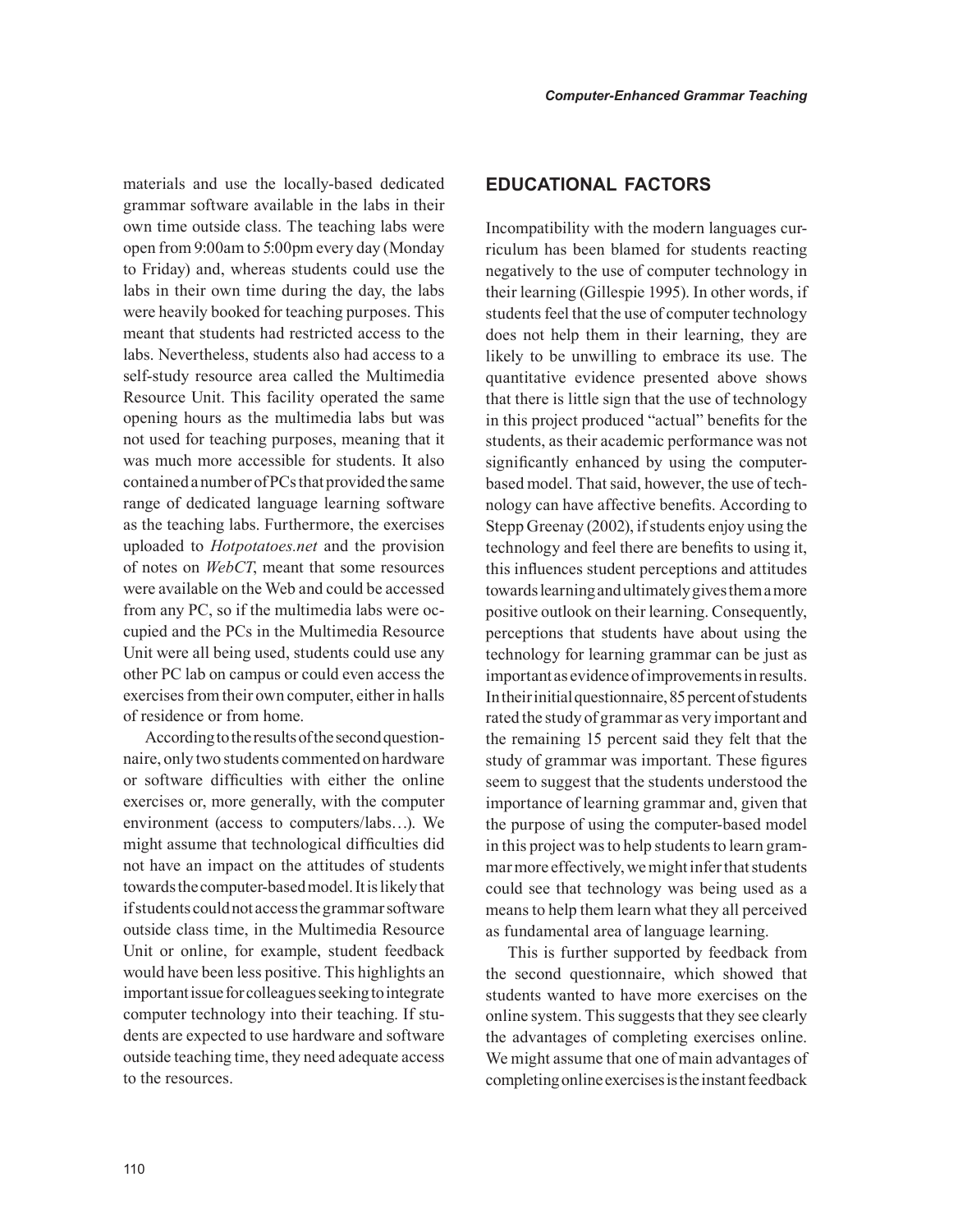they can provide—a view that is shared by Schulz (2001). In the first questionnaire, 95 percent of respondents remarked on the need for good feedback in grammar testing. The online exercises that students completed provided feedback, hints and tips for particular grammar points. As a result, it became clear to students that completing the exercises online provided them with feedback that may have otherwise been missing in other forms of grammar drilling. That does not mean that feedback was adequate for all students. In fact, in the small number of cases where students used the online system for continued practice of particular grammar points, this did not guarantee improvement in that area in the final diagnostics test, which suggests that more explicit feedback and perhaps tailored learning paths may have been useful.

We can see the value of student perceptions in Conole's taxonomy of effective learning. Her triangular representation of learning activity (Figure 4) establishes that effective learning is only possible if based around pedagogy, tasks and context. Without any of the three, the process is incomplete. By examining the computer-based

model in this study, we see that the technology provides the backdrop for the elements—the setting of the computer lab represents the context, the use of online exercises constitute the second element—the tasks and a range of pedagogical approaches are used (teacher-centered theoretical explanations and student-centered activities). However, these three elements require something to bring them together to form a coherent structure. That is where the learner plays his part. Without the willingness of the learner to engage with the tasks, work in the context provided and engage with the pedagogy, the triangle is incomplete and effective learning is not possible. Clearly, if students enjoy what they are doing and feel it is bringing benefit to them (such as instant feedback), they may be more willing to engage more actively in their learning activity.

#### **conclusions**

The results of this paper show a number of important findings. In response to the research questions posed earlier, we can conclude the following:

*Figure 4. Conole's Taxonomy of effective learning (Copyright 2007, Gráinne Conole. Used with permission.)*

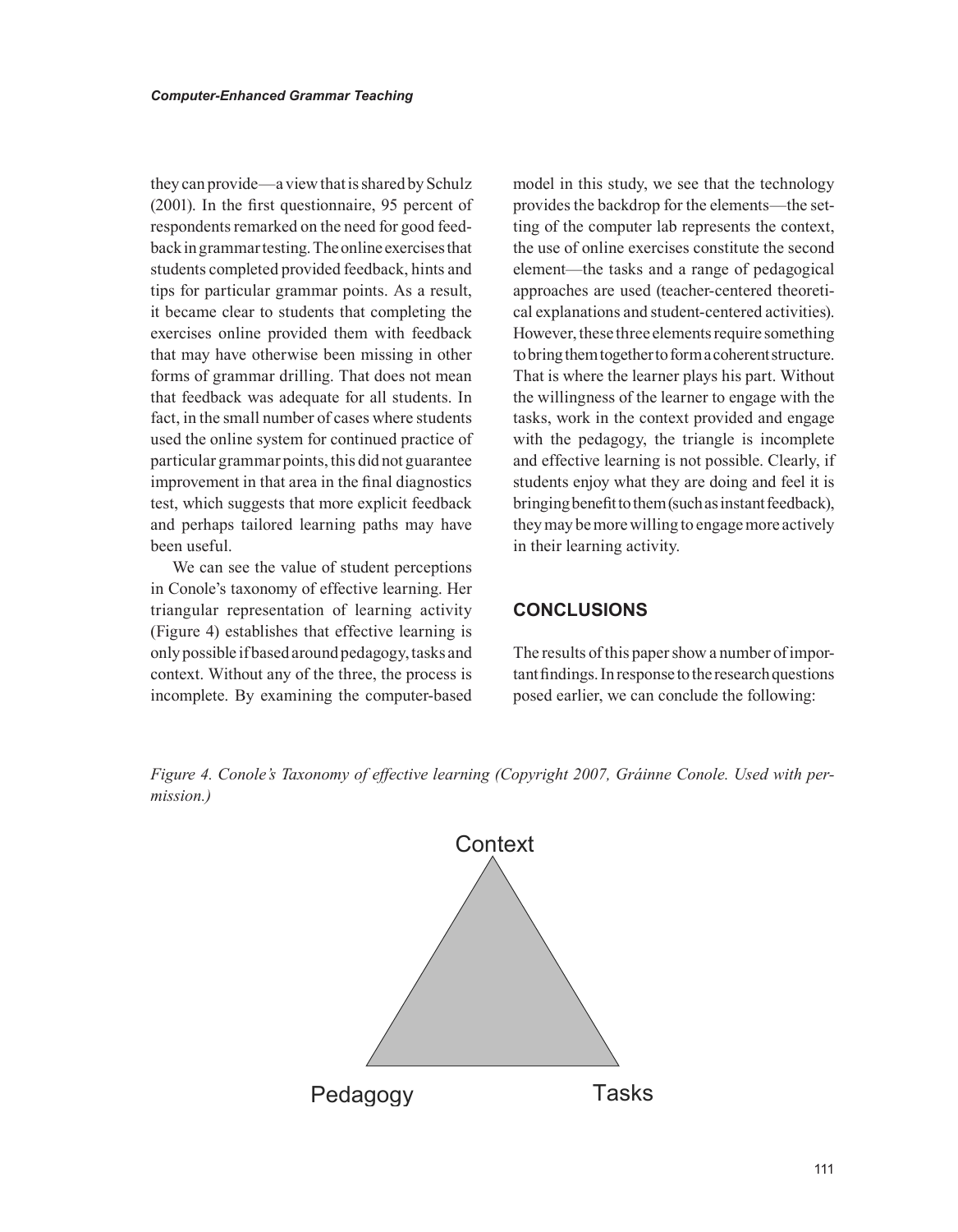- 1. *Does the use of technology make any qualitative difference to student attitudes towards grammar work?* The students generally reacted positively to the use of a computerbased model in grammar teaching and that seemed to encourage the students to engage with their grammar learning and enjoy grammar classes, so we can conclude that qualitatively the technology made a difference as it changed students' attitudes towards learning grammar. The study also showed that there were a range of psychological, infrastructural and educational factors that influenced student reaction to the use of ICT in their learning of grammar. Whereas, the scale of this study is quite small, it further supports the studies of Barr (2004) and Gillespie and McKee (1999) on student attitudes.
- 2. *How do perceptions and qualitative evidence compare to quantifiable student performance?* There is little quantifiable evidence to prove that the use of technology improved students' ability in grammar, at least in terms of their performance in grammar tests. Given the short time scale for the project (one semester of 12 weeks), it is most likely that a longer study would be needed to answer the question with any conviction.

These findings show that the technology has a valuable role to play in the teaching and learning of grammar, especially in terms of influencing the attitudes of students. Although we cannot say whether the model outlined here is a success in terms of academic performance, the use of the model has had a direct influence on student perceptions about learning grammar and if students enjoy using computer technology and the conditions are right for doing so, the learning experience can be made more enjoyable. This is not without worth in an academic world that is increasingly focusing on student retention.

## **references**

Adamson, R. (1998). Modern Language teaching and grammar: An explicit relationship? S. Hotho (Ed.), *Forum for Modern Languages Studies - Language Teaching and Learning: current trends in Higher Education, 34*(2), 170-183.

Barr, D. (2004). Students and ICT: An analysis of student reaction to the use of computer technology in language learning. *IALLT Journal, 36*(2), 19-39.

Chapelle, C., & Hegelheimer, V. (2000). Methodological issues in research on learner-computer interactions in CALL. *Language Learning and Technology, 4*(1), 41-59.

Conole, G. (2006, January). *Mediating artefacts to guide choice in creating and undertaking learning activities*. Paper presented at E-Learning Conference, University of Ulster, Coleraine.

Cuban, L. (2001). *Oversold and underused: Computers in the classroom*. Cambridge, MA: Harvard University Press.

Davies, T., & Williamson, R. (1998). The ghost in the machine: Are "teacherless" CALL programs really possible? *Canadian Modern Languages Review, 55*(1), 8-18.

Engel, D., & Myles, F. (1996). Grammar teaching: The major concerns. In D. Engel & F. Myles (Eds.) *Teaching grammar: Perspective in higher education* (pp. 9-19). London: Association for French Language Studies and Centre for Information on Language Teaching and Research.

Esch, E., & Zähner, C. (2000). The contribution of Information and Communication Technology (ICT): To language learning environments or the mystery of the secret agent. *ReCALL, 12*(1), 5-18.

Felix, U. (2005). What do meta-analyses tell us about CALL effectiveness? *ReCALL, 17*(2), 269- 288.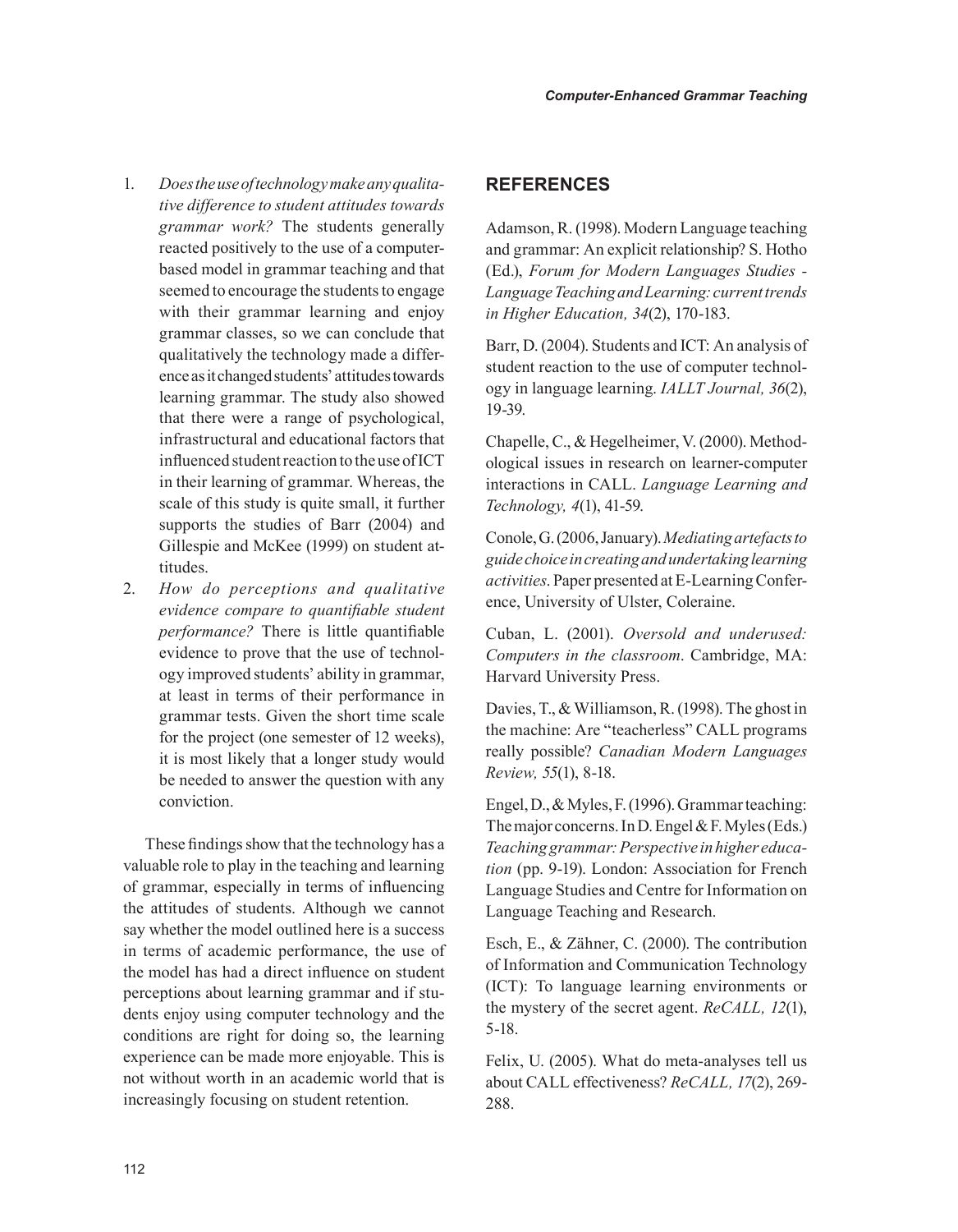Fry, H., Ketteridge, S., & Marshal, S. (1999). Understanding student learning. In H. Fry, S. Ketteridge, & S. Marshall (Eds.), *A handbook for teaching and learning in higher education* (pp. 21-40). London: Kogan Page.

Gillespie, J. H. (1995). The integration of CALL tools into the Modern Languages Curriculum: A case study. In B. Rüschoff & D. Wolff (Eds.), *CALL & TELL in Theory and Practice: the Proceedings of EUROCALL 1994* (pp.143-156). Szombathely: Dániel Berzsenyi College.

Gillespie, J. H. & McKee, R. J. (1999). Resistance to CALL: Degrees of student reluctance to use CALL and ICT. *ReCALL, 11*(1), 38 – 46.

Hoven, D. (1999). A model for listening and viewing comprehension in multimedia environments. *Language Learning and Technology, 3*(1), 88-103.

Kung, S-C., & Chuo, T-W. (2002). Students' perceptions of English learning through ESL/EFL Web sites. *TESL-EJ*, *6*(1). Retrieved June 4, 2007, from http://www-writing.berkeley.edu/TESL-EJ/ej21/a2.html

Krashen, S. (1999). Seeking a role for grammar: A review of some recent studies. *Foreign Language Annals, 32*(2), 245-257.

Levy, M .(1997). *Computer-based language learning: Context and conceptualization*. Oxford: Clarendon.

Martinez, P. (2001). *Improving student retention and achievement: What we know and need to find out.* London: Learning Skills Development Agency.

McCarthy, B. (1999). Integration: The sine qua non of CALL. *CALL-EJ online, 1*(2). Retrieved January 20, 2006, from http://www.tell.is.ritsumei. ac.jp/callejonline/journal/1-2/mccarthy.html

Newstead, S. E., & Hoskins, S. (1999). Encouraging student motivation. In H. Fry, S. Ketteridge,

& S. Marshall (Eds.), *A handbook for teaching and learning in higher education* (pp. 70-82). London: Kogan Page.

Nutta, J. (1998). Is computer-based grammar instruction as effective as teacher-directed grammar instruction for teaching L2 structures? *CALICO, 16*(1), 49-62.

Powell, B. (1998). The use of computer-assisted language-learning. *Forum for Modern Language Studies, 34*(2), 184-194.

Reagan, T. (1999). Constructivist epistemology and second/foreign language Pedagogy. *Foreign Language Annals, 32*(4), 413-425.

Schulz, R. (2001). Cultural differences in student and teacher perceptions concerning the role of grammar instruction and corrective feedback: USA-Colombia. *The Modern Language Journal*, *85*(2), 244-256.

Sciarone, A. G., & Meijer, P. J. (1993). How free should students be? A case from CALL: Computer-assisted language-learning. *Computers and Education, 21*(1/2), 95-101.

Stepp-Greany, J. (2002). Student perceptions on language learning in a technological environment: Implications for the new millennium. *Language Learning and Technology, 6*(1), 165-180.

Tharp, R. G., & Gallimore, R. (1988). *Rousing minds to life.* New York, NY: Cambridge University Press.

Thornbury, H.., Elder, M., Crowe, D., Bennett, P., & Belton, V. (1996). Suggestions for successful integration. *Active Learning, 4*, 18-23.

Warschauer M. (1996). Computer Assisted Language Learning: an Introduction. In S. Fotos (Ed.), *Multimedia Language Teaching* (pp. 3-20). Tokyo: Logos International.